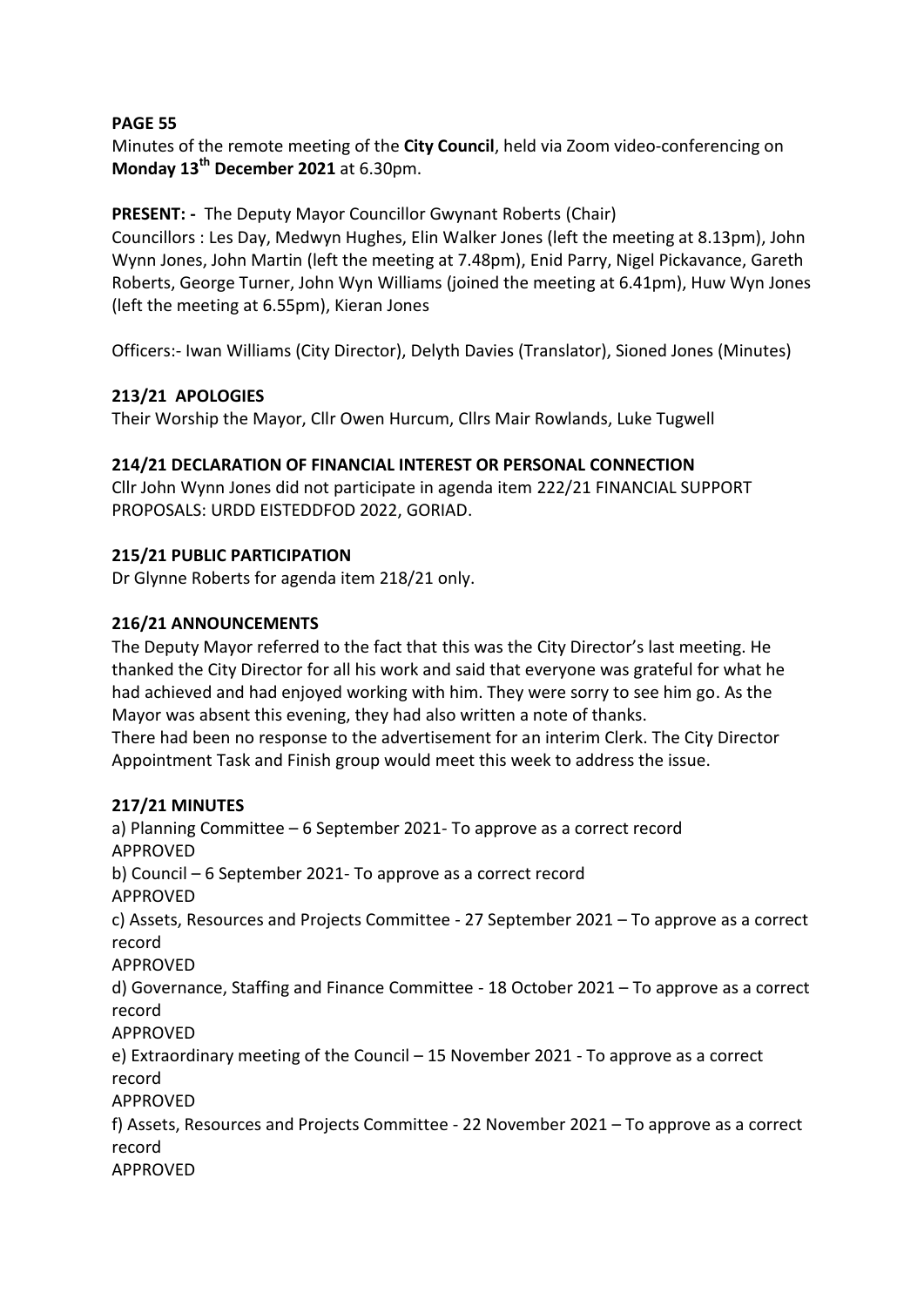g) Nantporth Sub-Committee – 6 December 2021 – To approve as a correct record APPROVED

### **218/21 COLLABORATION WITH BWYD DA BANGOR: DISCUSSION**

Dr Glynne Roberts, from Betsi Cadwaladr University Health Board (BCUHB) and a member of the Bwyd Da Bangor steering group, gave a brief presentation on the scheme. He explained that it was a Partnership between Penrhyn House, BCUHB, Gwynedd Council, Adra, North Wales Housing, Coleg Menai and Bangor University. The City Council were also represented on the Steering Group. Preparation work had been ongoing for 3-4 years. The scheme had been led by Penrhyn House, and had evolved from a day centre for the homeless to creating a training café for people coming out of homelessness or overcoming addiction through the Penrhyn House recovery programme.

As well as bringing people back into employment, this is also an environmental scheme that helps to tackle food waste. Surplus food from supermarkets is redistributed, and there is also an emphasis on using local produce.

The people being trained in the café will then be able to go on to do apprenticeships and NVQs in Coleg Menai. They will have a taste of all aspects of the work and will be supervised in a place they feel confident in.

Dr Glynne stressed that this is a prime site by the clock in Bangor and while the aim is to provide opportunities for those furthest away from the job market, the café aspires to provide food of a very high standard always, making it an eating place of choice for its clients.

Members congratulated Dr Glynne on the venture and those members who had been to Bwyd Da Bangor praised the food and service. It was asked how the City Council can help the scheme. Dr Glynne replied that the Council could help to promote the café on any promotional material. They could also exert their influence if any issues were to arise around the café, and their help in getting rid of the phone kiosks outside had been greatly appreciated.

Some councillors asked whether the scheme could be extended to help young people with special needs, e.g. those on the autistic spectrum. It was advised that they needed first to see how the two sets of people already employed will work together. Cllrs Pickavance and Walker Jones agreed to talk to Gwynedd Council about the possibility of other schemes for those young people who cannot access usual work placements.

Although the café is generating income it will always be looking for additional income, and again Council contributions would be welcome.

## **219/21 COUNCIL ASSETS: CITY DIRECTOR'S UPDATE**

A paper had been distributed before the meeting. There was one amendment – the date of Wynne 'Elvis' Roberts's appearance on the Pier is 22 December not the  $21^{st}$ . Some items needed approval from the Council:

(i) Request from a member of the public to plant daffodils in Ashley Jones fields- APPROVED

(ii) Additional payment to Council outdoor technicians for opening and closing the Pier 27-

31 December while they are on leave – APPROVED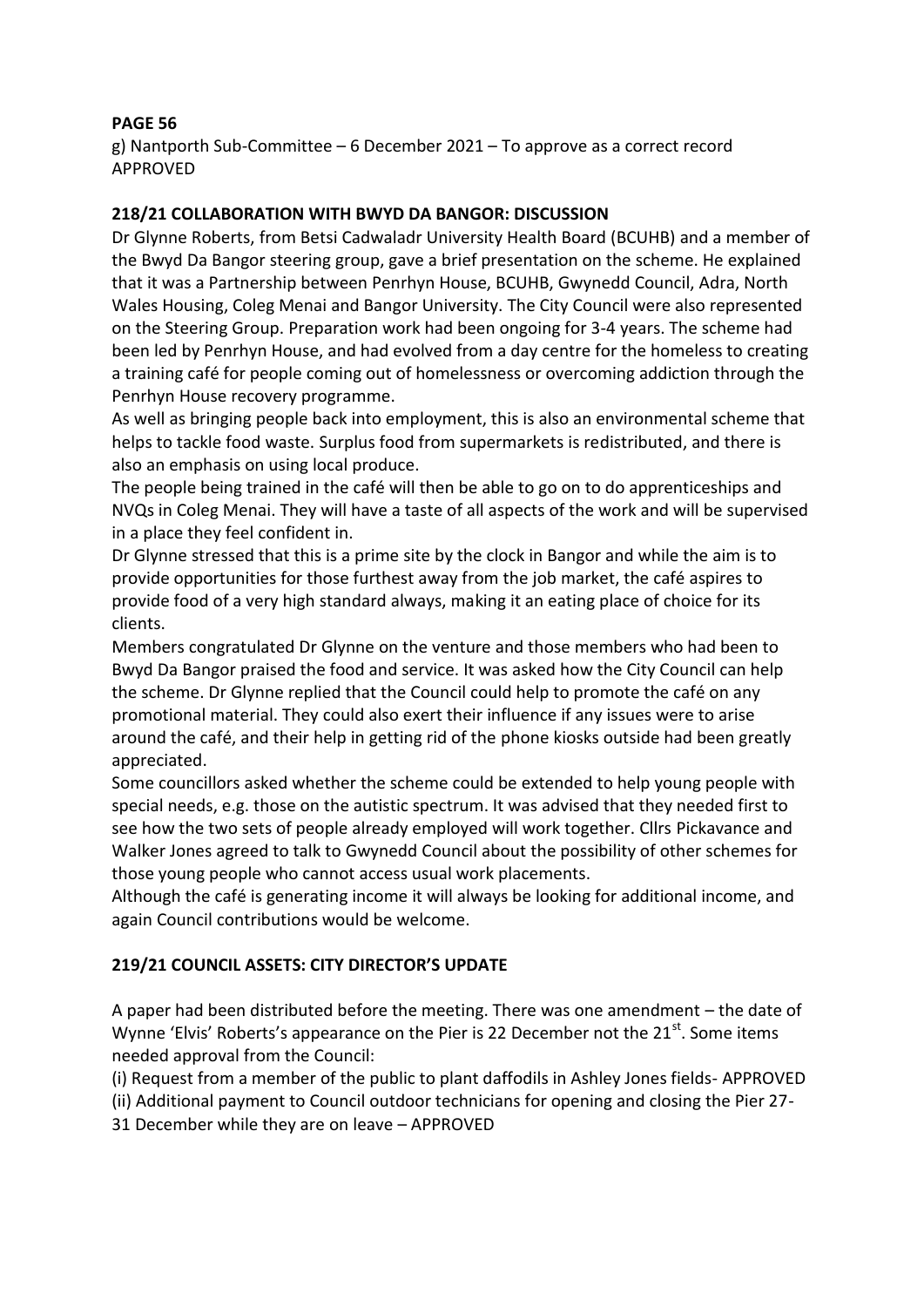(iii) Include playing area in the Pier Restaurant lease transfer. This would involve removing the old playing equipment, give the new owners the flexibility to place tables, set up a kiosk to sell drinks/ice-cream. This would remove the responsibility for the asset from the Council. There followed a discussion about this proposal:

Members were sorry to see the play area disappear but some acknowledged that the equipment was in very poor condition and would be a burden on the Council. Some ideas were suggested with regard to accommodating another play area near the Pier.

Cllr Pickavance wished to express his strong opposition to this proposal. He was happy to transfer the outside area but not to lose another play area. He felt that people would be very unhappy to lose the facility. If it's a maintenance problem then the Council should deal with it.

Cllr Parry also wished her objection to be noted, she felt strongly that the play area should definitely remain where it was.

The question was raised about the terms of the transfer with regard to the fact that the new owners would be gaining extra land.

**IT WAS RESOLVED** to reject the proposal as it stands until members are happy with the terms of the lease.

## **220/21 CHRISTMAS LIGHTS INSTALLATION: CITY DIRECTOR UPDATE**

The City Director explained that lengthy discussions had taken place over several months between himself and the Mayor and Bangor First about the Christmas lights. It was agreed that the lights would extend to Upper Bangor this year. The City Council would pay half the sum needed and Bangor First would contribute the other half. The City Council's operatives could install the ones on the high street and an external contractor would install the rest. However, Bangor First had pulled out of this project late on in mid-November, a month after a three year contract had been agreed with a lighting company. As a result, the Mayor has written to Bangor First to express their disappointment, and to ask them to pay half the costs, as agreed from the beginning.

## **221/21 WELSH GOVERNMENT PLACE MAKING GRANT APPLICATION: CITY DIRECTOR UPDATE**

The City Director said that the application is moving forward, the Council Projects Officer will be leading on this from now on and working with a former Welsh Government civil servant. The money to improve the city centre, a £50k application, will need to be spent by the end of March. A small project management team needs to be set up to keep an eye on developments and he invited expressions of interest from members.

**IT WAS RESOLVED** that the following members join the group: Councillors Medwyn Hughes, Enid Parry, Nigel Pickavance, Gareth Roberts.

# **222/21 FINANCIAL SUPPORT PROPOSALS: URDD EISTEDDFOD 2022, GORIAD**

Cllr John Wynn Jones left the room at this point.

Members advised that this item was usually discussed at the January meeting. However, they also felt that there was a lack of guidelines to help with discussions e.g. how much to